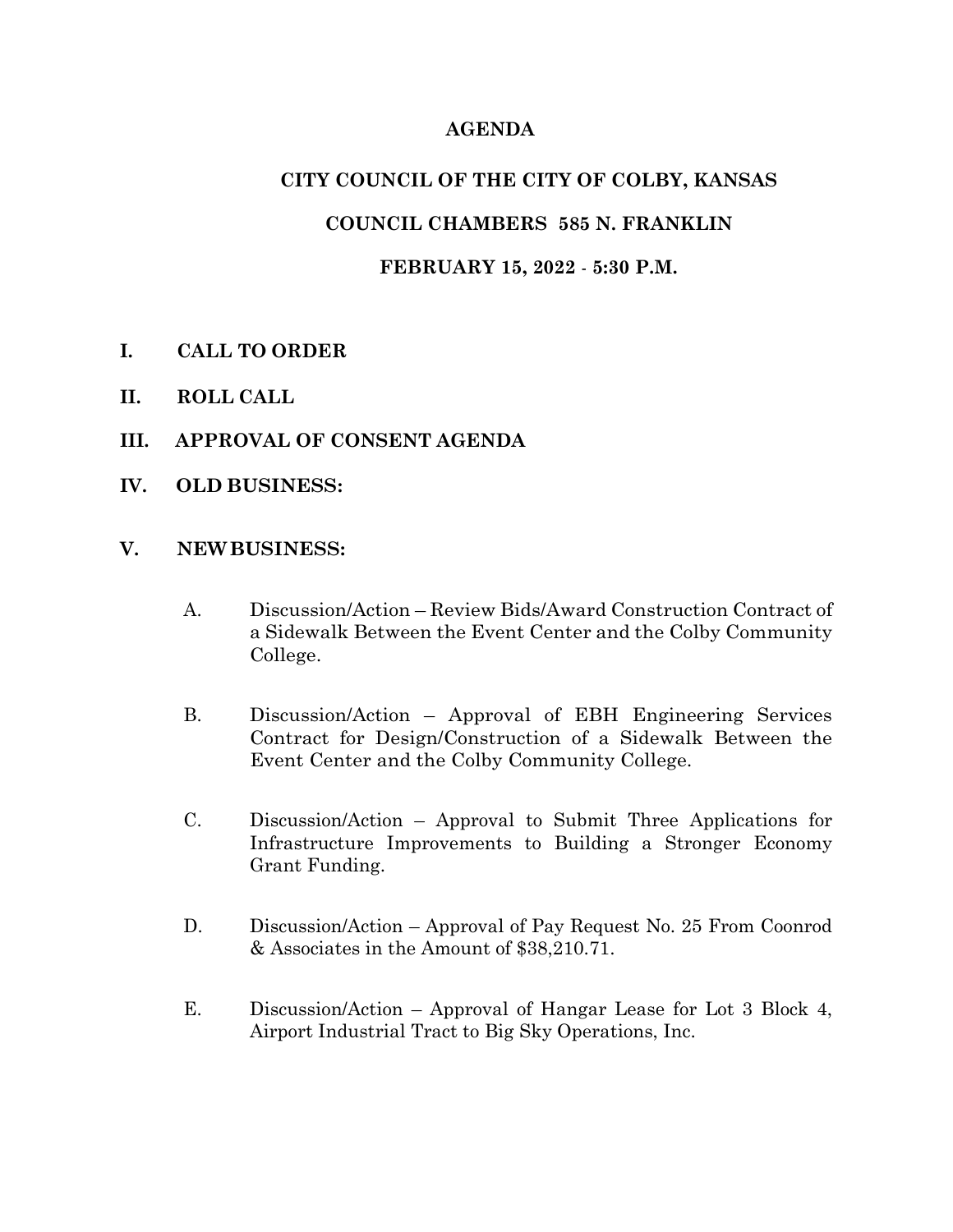- F. Discussion/Action Eric Hartwell Approval to Accept Bids for a Wood Chipper for Review at the March 15th Meeting.
- G. Discussion/Action Omar Weber Approval to Bid a New Loader for Review at the March 15th Meeting.
- H. Discussion/Action Revisiting the Purchase of Two Generator Engines for the Power Plant.
- I. Discussion/Action Approval of New Home Occupation Application from Annette Dunker – Inner Rhythms, LLC.

### **VI. REPORTS AND DISCUSSIONS:**

A**.** Discuss Light Poles for Colby Estates.